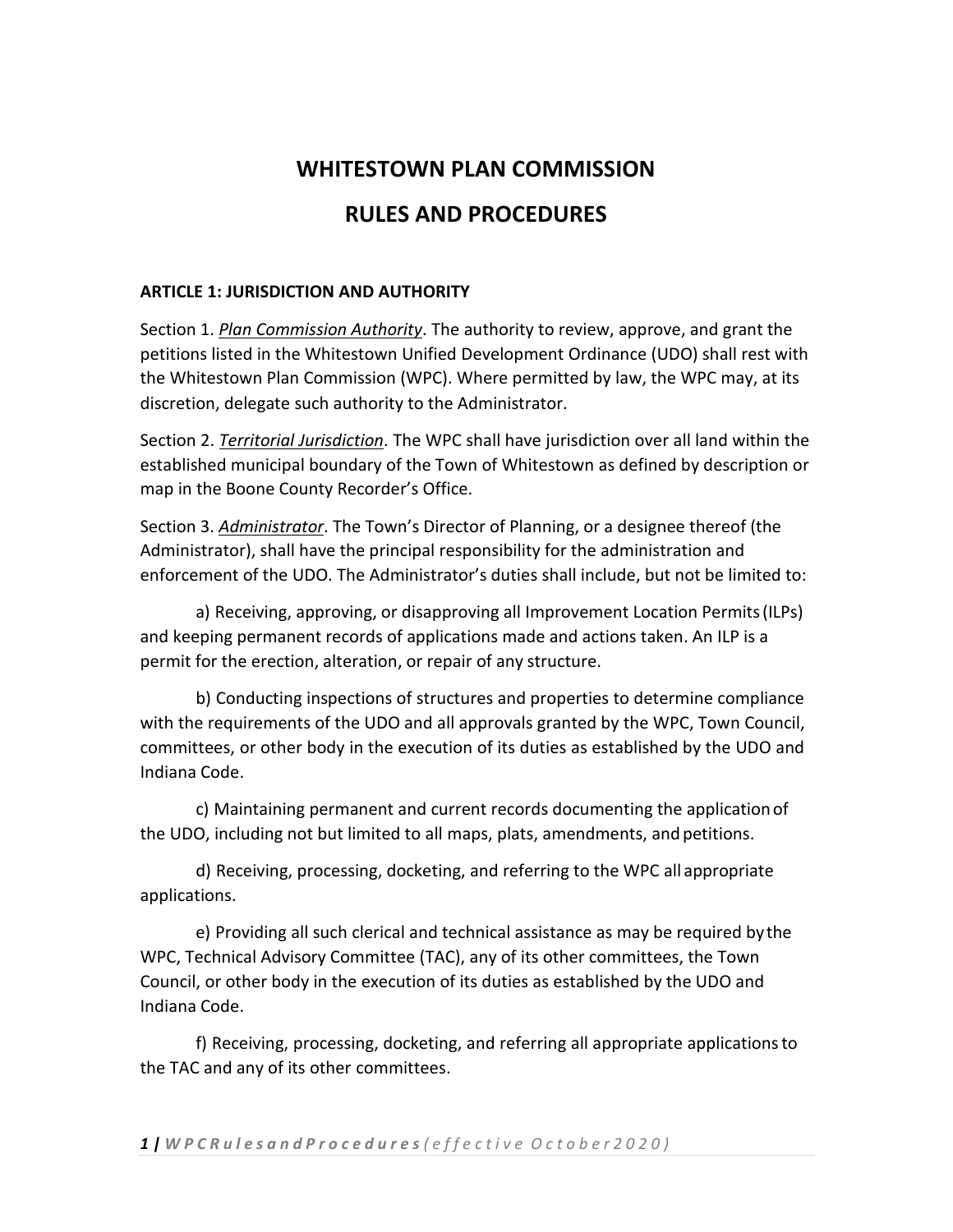Section 4. *Robert's Rules of Order*. Robert's Rules of Order are hereby incorporated by reference and made a part of these rules and shall control on issues and procedures not expressly provided for herein.

## **ARTICLE 2: MEMBERSHIP**

Section 1. *Composition*. The WPC shall consist of seven (7) members as prescribed by IC 36-7-4-207(b) and Chapter 2.35 of the Whitestown Municipal Code (Whitestown Ordinance No. 2010-11). They shall serve the terms as described in Section 2.35.040 of the Whitestown Municipal Code.

Section 2. *Qualifications for Citizen Members*. The qualifications for citizen members shall be as prescribed by IC 36-7-4-216.

Section 3. *Certification*. The Clerk-Treasurer shall certify members appointed by the Town Council, and the Town Council President shall certify the President's appointments. The certificates shall be sent to and made a part of the records of the WPC, as prescribed by IC 36-7-4-212.

Section 4. *Removal of Members*. Members may be removed from the WPC by the respective appointing authority prior to the end of their term for failure to appear at three (3) consecutive, regularly scheduled WPC meetings.

## **ARTICLE 3: DUTIES AND POWERS**

Section 1. *Duties*. The following duties should be interpreted as activities that are obligations of the WPC, as prescribed by IC 36-7-4-401, 36-7-4-402, and 36-7-4-405:

a) Prescribe the qualifications of, appoint, remove, and fix the compensationof the WPC staff, consistent with the compensation fixed by the Town Council;

b) Supervise and make rules for the administration of the affairs of the WPC;

c) Prescribe uniform rules pertaining to investigations and hearings;

d) Keep a complete record of all proceedings;

e) Record and file all bonds and contracts and assume responsibility forthe custody and preservation of all papers and documents of the WPC;

f) Prepare, publish, and distribute reports, ordinances, and othermaterial relating to the activities authorized by the Indiana Code;

g) Adopt a seal;

h) Certify all official acts;

i) Supervise the fiscal affairs of the WPC;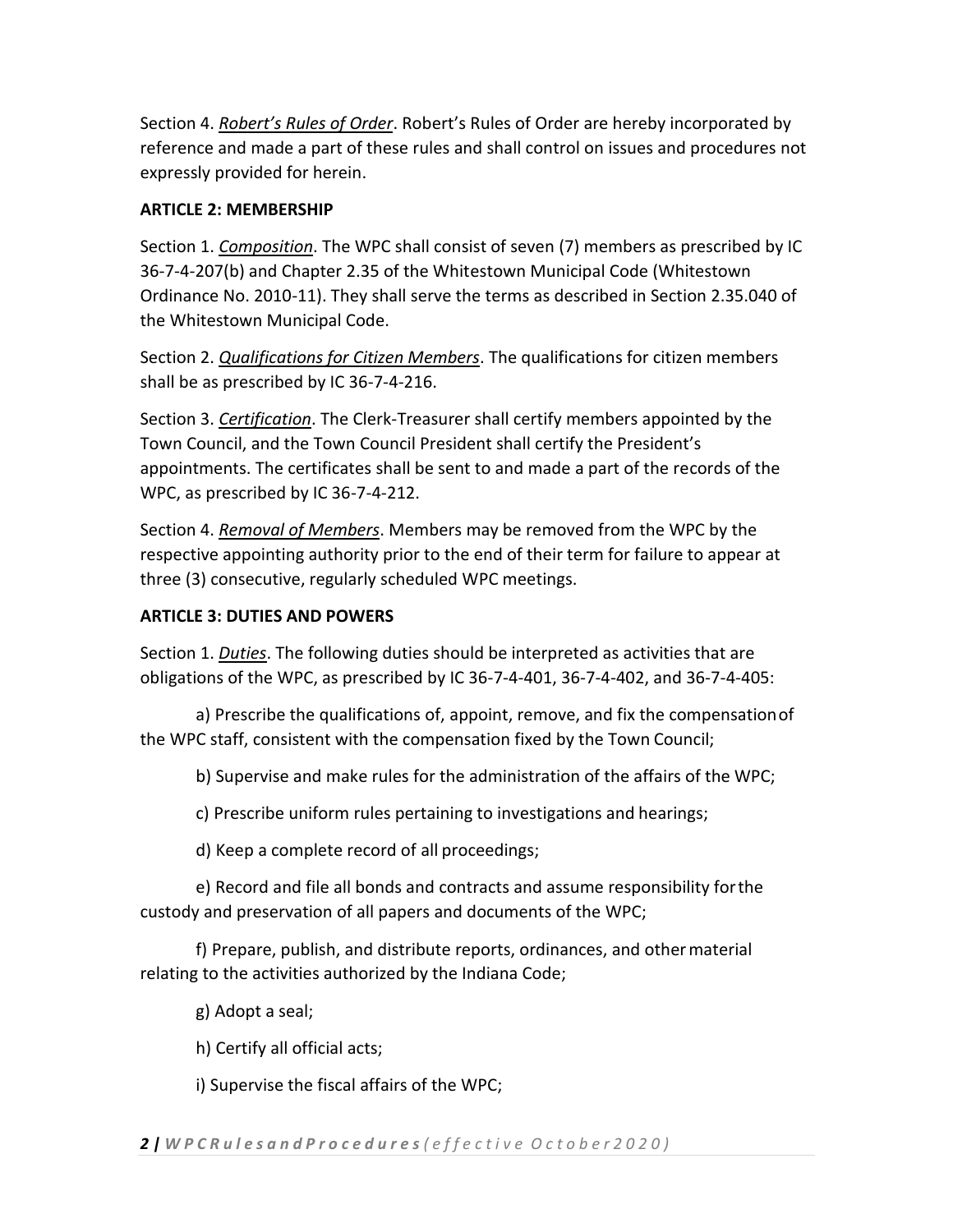j) Prepare and submit an annual budget in the same manner as other departments of municipal government, and be limited in all expenditures to the provisions made for the expenditures by the Town Council;

k) Make recommendations to the Town Council or other bodies concerning: i) the adoption of the comprehensive plan and amendments to the comprehensive plan; ii) the adoption or text amendment of the UDO; iii) the adoption or amendment of a PUD district ordinance; and iv) zone map changes.

l) Render decisions concerning plats, replats, and amendments to platsof subdivisions;

m) Assign addresses;

n) Render decisions concerning concept plans, development plans and amendments to concept plans or development plans, unless otherwise delegated; and

o) Perform all additional duties of a plan commission as established by the Indiana Code.

Section 2. *Powers*. The following powers should be interpreted as activities that are optional and may be initiated by the WPC within its jurisdiction pursuant to the Indiana Code:

a) Establish committees as necessary, composed of specific members, and organized for specific purpose;

b) Establish an executive committee;

c) See funding assistance through grant programs and donations as necessary;

d) Establish a schedule of fees to be approved by the Town Council to defray the administrative costs of the official action of the WPC;

e) Appoint and fix the duties of the Secretary;

f) Contract for special or temporary services and professional counsel;

g) Perform all additional powers as permitted by the Indiana Code.

Section 3. *Commitments*. Pursuant to IC 36-7-4-1015(a), as a condition to thea) adoption of a rezoning proposal, b) primary approval of a proposed subdivision plat, concept plan, or development plan, or c) approval of a vacation or all or part of a plat, the WPC may require or allow the owner of a parcel of real property to make a commitment to the WPC concerning the use or development of that parcel. Pursuant to IC 36-7-4-1015(c), the WPC hereby declares that the criteria to be considered when an owner applies for the modification or termination of a commitment made under these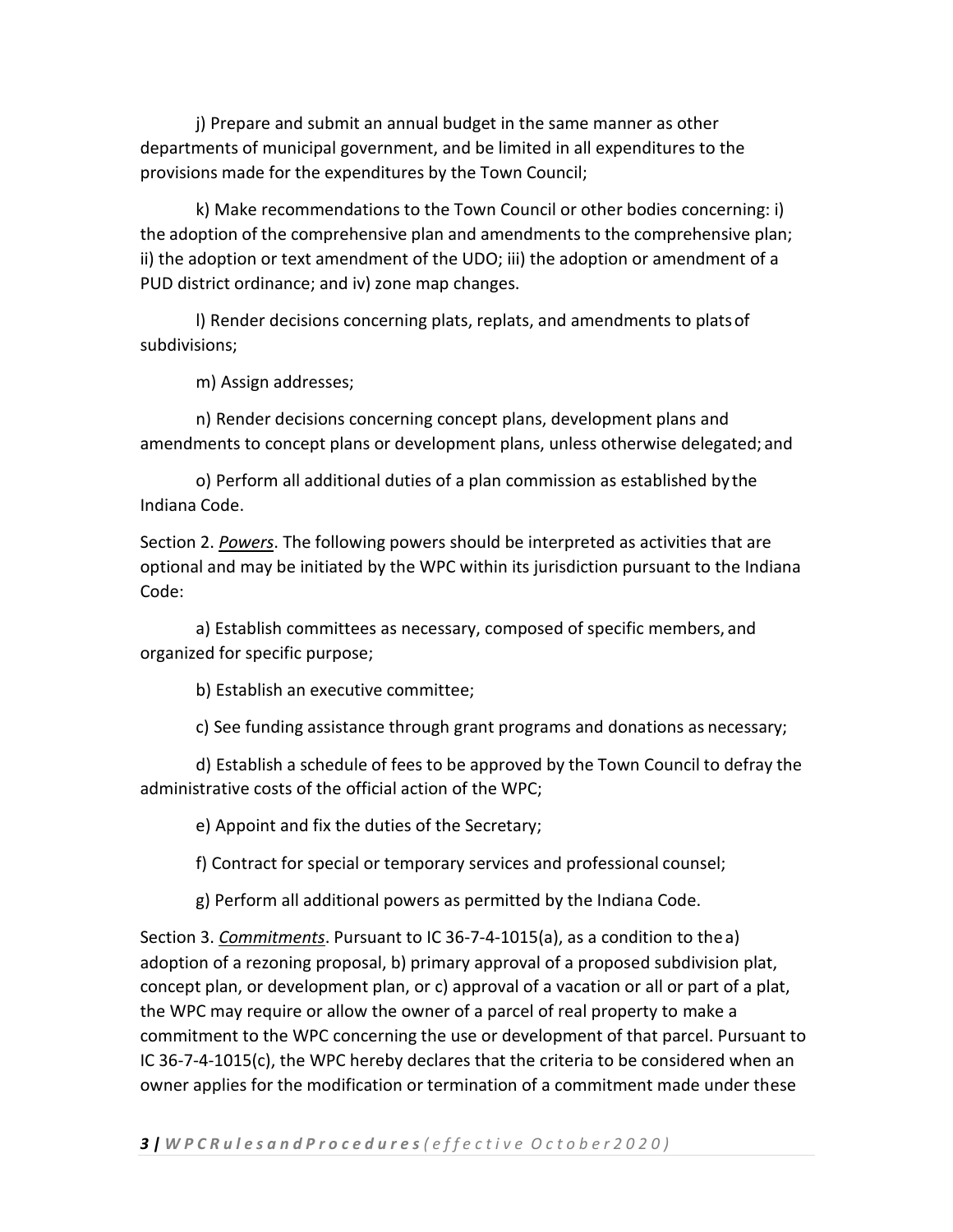rules are the same criteria that applied to the proposal when the WPC originally recommended adoption or granted approval, as the case may be.

### **ARTICLE 4: ACTIONS AND DECISIONS**

Section 1. *Quorum*. A quorum is a majority of the full membership of the WPC.

Section 2. *Official Action*. Action of the WPC is official when concurred in by a majority of the full membership.

Section 3. *Tie Votes*. When a vote of the WPC results in a tie, the matter may be resolved by:

a) A new motion to reconsider the matter and followed by a re-vote; or

b) Re-docketing the matter for the next regularly scheduled meeting of the WPC.

Section 4. *Indecisive Vote*. In any case where a vote of the WPC does not result in official action, the petition shall be automatically re-docketed for the next regularly scheduled meeting of the WPC.

### Section 5. *Continuances*.

a) A continuance may be requested for sufficient cause by the petitioner, by an interested party, or a member of the WPC. It shall be within the discretion of the WPC to grant or deny any request for continuance. Re-notification shall not be required if a petition is continued at a properly noticed public hearing/meeting to a specified future hearing/meeting date of the WPC.

b) A request for continuance by the petitioner may be filed in writing prior tothe WPC's hearing/meeting or made orally at the beginning of the WPC meeting when the agenda is considered. However, the petitioner shall be prepared to move forward with their petition until the continuance request is granted by the WPC.

c) A request for continuance by an interested party may be filed in writing prior to the WPC's hearing/meeting or made orally at the beginning of the WPC meeting when the agenda is considered. The interested party shall be prepared for the petition to move forward until the continuance request is granted by the WPC. For purposes of a public hearing, an "interested party" is any individual whose right to use, acquire, or enjoy property is or may be affected by action taken by the WPC.

d) A member of the WPC may make a motion of continuance for consideration by the WPC.

Section 6. *Withdrawal of Petitions*. No petition may be withdrawn by the petitioner after a vote has been ordered by the President or chairperson presiding at the meeting. A petition which has been withdrawn by the petitioner shall not again be placed on the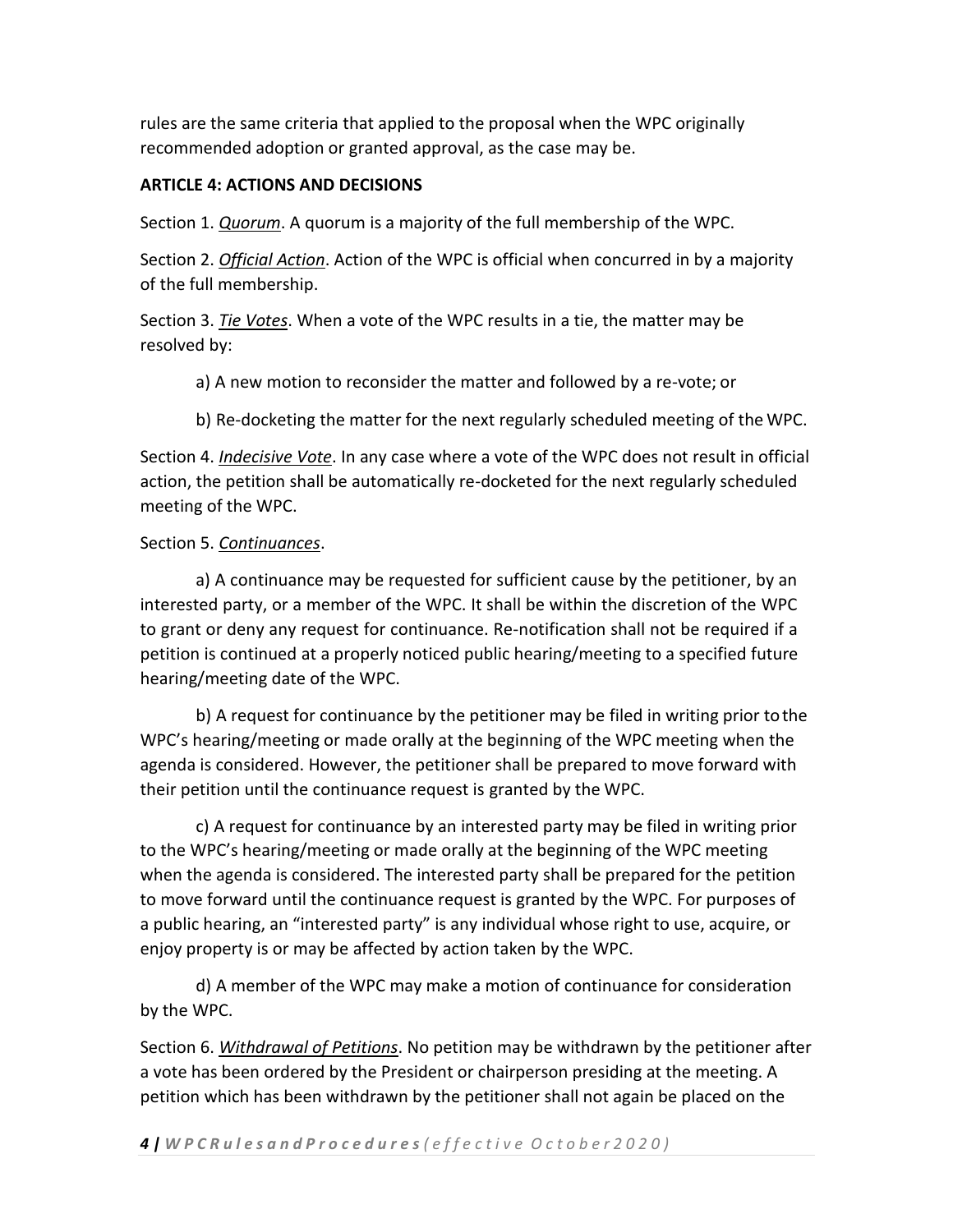docket for consideration by the WPC within a period of ninety (90) days from the date of withdrawal, except upon a motion by a WPC member to permit re-docketing which is approved by the unanimous vote of the quorum present.

Section 7. *Dismissal*. The WPC may dismiss a case for want of prosecution or for lack of jurisdiction.

### **ARTICLE 5: MEETING SCHEDULE**

Section 1. *Application Schedule*. The Administrator shall develop and maintain an annual Application Schedule, which comprises a Calendar of Meetings and Filing Dates for the WPC, TAC, and any of its other committees. The existence of this calendar shall not be interpreted as prohibiting special meetings of the WPC or its committees.

Section 2. *Coordination of Calendars*. The calendar of the WPC, TAC, and its other committees shall be coordinated to ensure the efficient processing of applications.

Section 3. *Compliance with Laws*. All meeting and filing dates shall be based on the requirements of the UDO and the Indiana Code.

Section 4. *Approval of Calendar*. The Calendar of Meetings and Filing Dates shall be prepared by the Administrator and approved by the WPC.

Section 5. *Maintenance*. The Calendar of Meeting and Filing Dates shall be reviewed and updated annually by the Administrator and posted in the Whitestown Municipal Complex and/or on the Town's website.

### **ARTICLE 6: HEARING PROCEDURES**

Section 1. *Order of Business*. The WPC shall follow the following order of business:

- a) Call to Order.
- b) Pledge of Allegiance.
- c) Roll Call.
- d) Approval of the Agenda (and consideration of requested continuances).
- e) Minutes.
- f) Public Comment for items not on the agenda.
- g) Presentations.

h) Old Business: i) Public hearings on petitions, ii) Other petitionsfor consideration, and iii) Other business.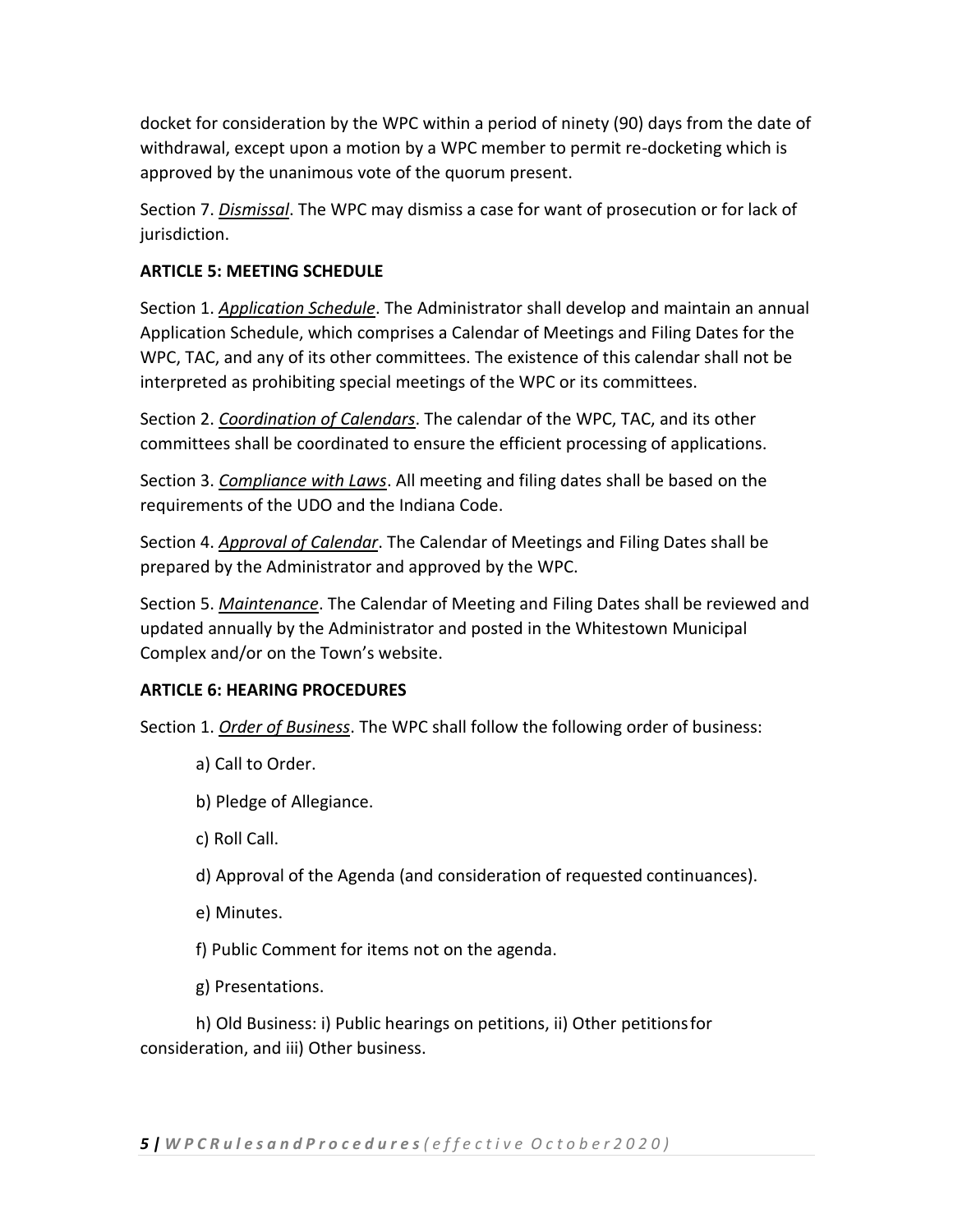i) New Business: i) Public hearings on petitions, ii) Other petitions for consideration, and iii) Other business.

j) New Business from the Floor.

k) Announcements.

l) Adjournment.

Section 2. *Procedure for Public Comment for Items Not on the Agenda*. The WPC shall allot a total of ten (10) minutes for public comment for items not on the agenda. Each individual wishing to speak shall be allowed a maximum of two (2) minutes.

Section 3. *Procedure for Petition Consideration*. Each petition before the WPC shall generally be allotted not more than forty-five (45) minutes for the presentation of evidence, comments, and questions at the public hearing. The President (or presiding member) shall have the authority to extend the time periods specified below where appropriate, unless otherwise directed by a majority of the quorum present:

a) *Introduction*. The President shall introduce the petition and open it for discussion.

b) *Presentation*. The petitioner shall have a total of fifteen (15) minutes (not including the time allotted for their closing remarks) for the presentation of their petition.

c) *Staff and Public Officials' Report*. The Administrator shall present the staff and public officials' report (not to exceed five (5) minutes) for the petition.

d) *Public Discussion*. Members of the public shall have a total of twenty (20) minutes to present evidence, comments, and questions relevant to the matter being considered. In any case where there are multiple members of the public who wish to speak, the President shall have the discretion to limit the amount of time that each individual is allotted.

e) *Closing Remarks by Petitioner*. The petitioner shall have a total of five (5) minutes for closing remarks as well as responding to the presentation of evidence, comments, and questions raised during the public discussion.

f) *Discussion of WPC*. The President shall then close the public hearing and call for questions and comments from members of the WPC. WPC members shall be entitled to question the petitioner, the staff, legal counsel, and/or members of the public who have presented evidence, comments, and questions relevant to the matter being considered.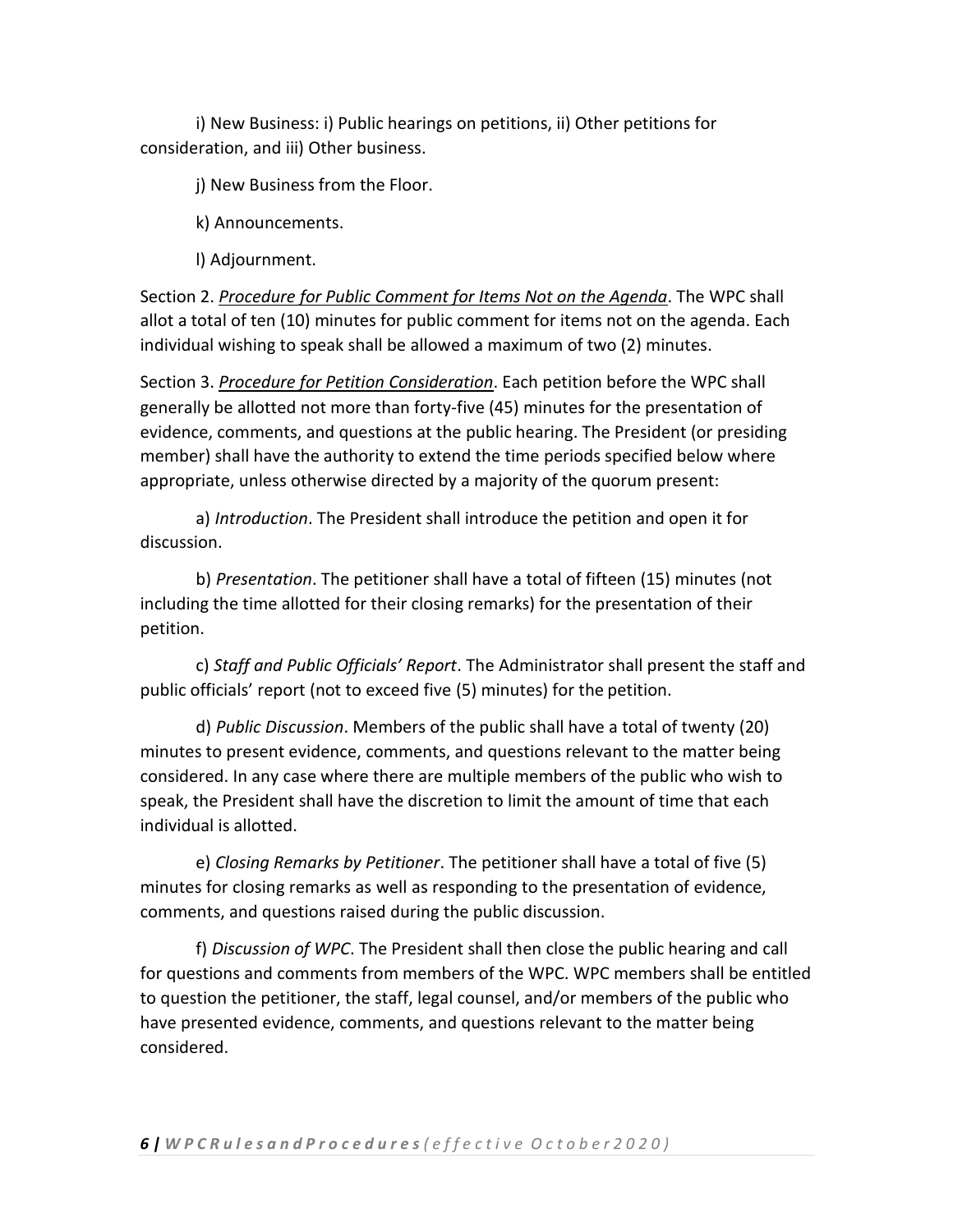g) *Call for Vote*. The President shall call for a motion and a second on the case being heard. Upon a motion being made and seconded, the President shall then call for discussion on the motion.

h) *Voting*. After discussion on the motion, the President shall then call for a vote. All decisions shall be by voice vote. However, if the President deems it necessary, the Administrator shall do a roll call for a vote on the motion.

Section 4. *Meeting Limitations*. No petition shall be introduced for consideration after 10:00 pm. Agenda items remaining on the agenda shall be automatically placed at the beginning of the agenda at the next regularly scheduled meeting of the WPC.

#### **ARTICLE 7: CONDUCT OF MEETINGS**

Section 1. *Orderly Conduct*. Every person appearing before the WPC shall abide by the order and direction of the President. Discourteous, disorderly, or contemptuous conduct shall be regarded as a breach of the privileges and shall be dealt with as the President deems fair and proper.

Section 2. *Appearance at Meetings*. Any party may appear in person or by representative (person, agent, attorney, etc.) at WPC meetings. A representative may testify to the facts that he or she has particular knowledge of that relate to the issues of the petition. In so testifying, the representative shall be subject to cross-examination and questions.

Section 3. *Basis for Decisions*. Actions of the WPC shall be based upon:

a) Information submitted to the Administrator and made part of the permanent record;

record; b) The information submitted at the meeting and made part of thepermanent

c) The testimony received at the meeting and made part of thepermanent record; and

d) The applicable ordinances that are in effect and relevant to the petition (i.e., the UDO).

Section 4. *Site Visit*. Members shall have the right to inspect land involved in any petition to be heard by the WPC, either individually or jointly. However, no more than three (3) members shall inspect the subject land at the same time.

Section 5. *Conflicts of Interest*. During presentation and discussion of the subject petition, a member who has a conflict of interest shall not sit as a member of the WPC nor vote on the particular petition; however, they may participate in the discussion as a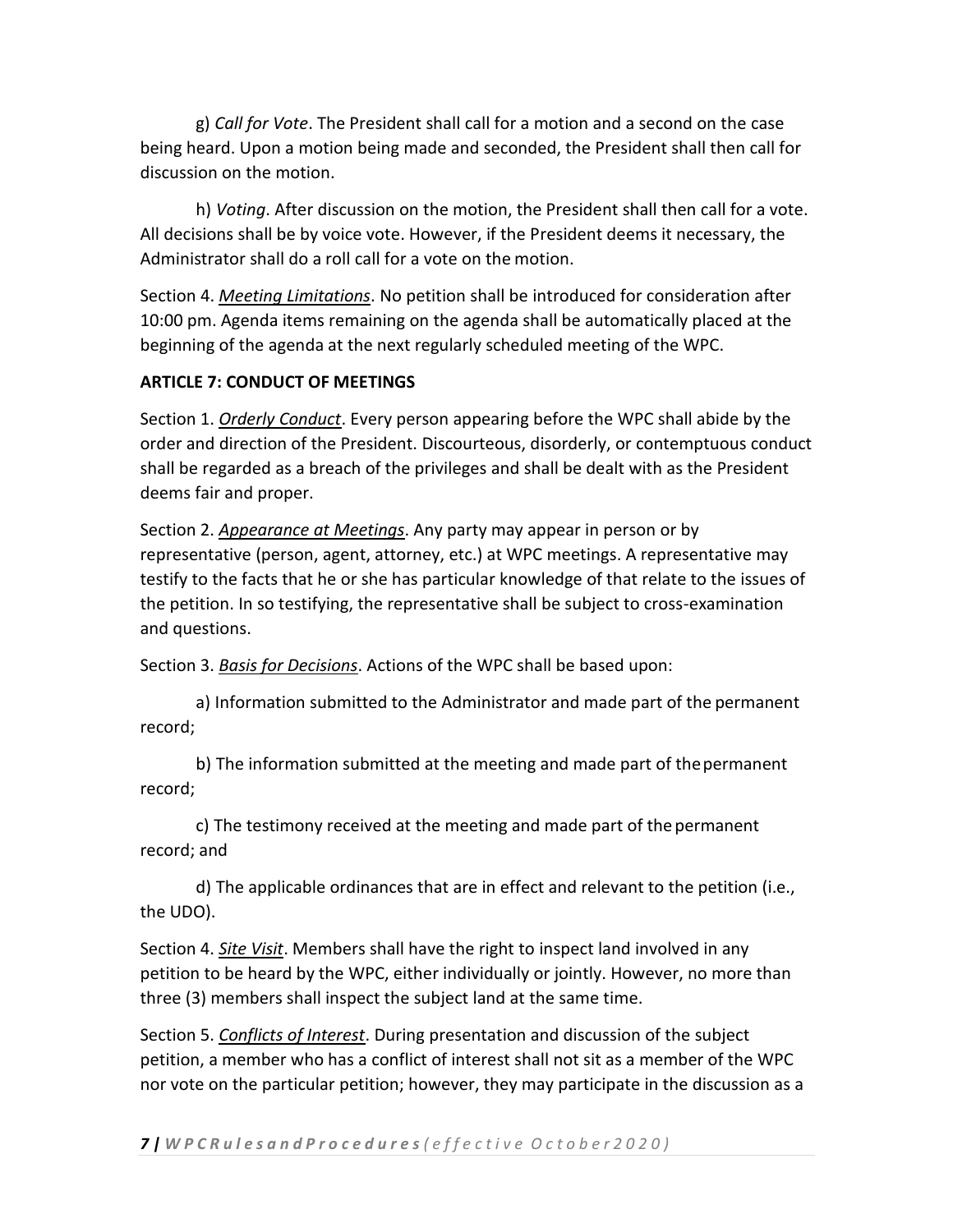member of the public. A member of the WPC shall have a conflict of interest with regard to a petition if: a) they, or a family member, have financial interest in a subject property or petition, or b) they own (individually or jointly) property close enough to a subject petition to receive written notice.

Section 6. *Record of Hearing*. The Administrator shall manage files and maintain a record of all petitions, hearings, and meetings of the WPC. Copies of such record of any hearing may be ordered by any party, and cost thereof shall be paid by the party ordering such copy or copies in accordance with the adopted fees. In all cases heard by the WPC, the vote shall be recorded in the minutes of the meeting.

Section 7. *Attendance*. WPC members are expected to attend all meetings of the WPC. To ensure a quorum, members shall notify the Administrator at their earliest convenience if they are not able to attend a scheduled meeting either entirely or in part. Members who fail to appear at meetings may be subject to removal from the WPC (see *Article 2, Section 4: Removal of Members*).

# **ARTICLE 8: FILING OF PETITIONS**

# Section 1. *Policies*:

a) *Prior Code Violations*. A petition or permit application may not be filed for a property that has a previously documented and unresolved code violation until the violation has been resolved. However, the Administrator may allow the filing of a petition application or permit application if it is shown that it will directly contributeto the resolution of the violation.

b) *Adverse Decisions*. A petition that receives an adverse decision from the WPC or Town Council may not be refiled for a period of one (1) year from the date of the adverse decision. The Administrator shall determine if a new petition significantly differs from the previous petition that received the adverse decision.

Section 2. *Filing Required Prior to Hearing*. All applications for consideration or recommendation shall be filed in accordance with the proper forms adopted by the WPC, in the required numbers, and in the required form, and in accordance with the adopted Calendar of Meeting and Filing Dates. If the Administrator finds that the application or submittal is insufficient, not in accordance with the proper forms, or not in compliance with the UDO, said petition shall be considered "incomplete" and shall not be accepted until such time as it becomes complete.

Section 3. *Attendance at Hearing Required*. All applicants, petitioners, or designated representatives shall attend the public hearing in person to present the application or petition, to answer questions from the WPC, and to make rebuttal or answer questions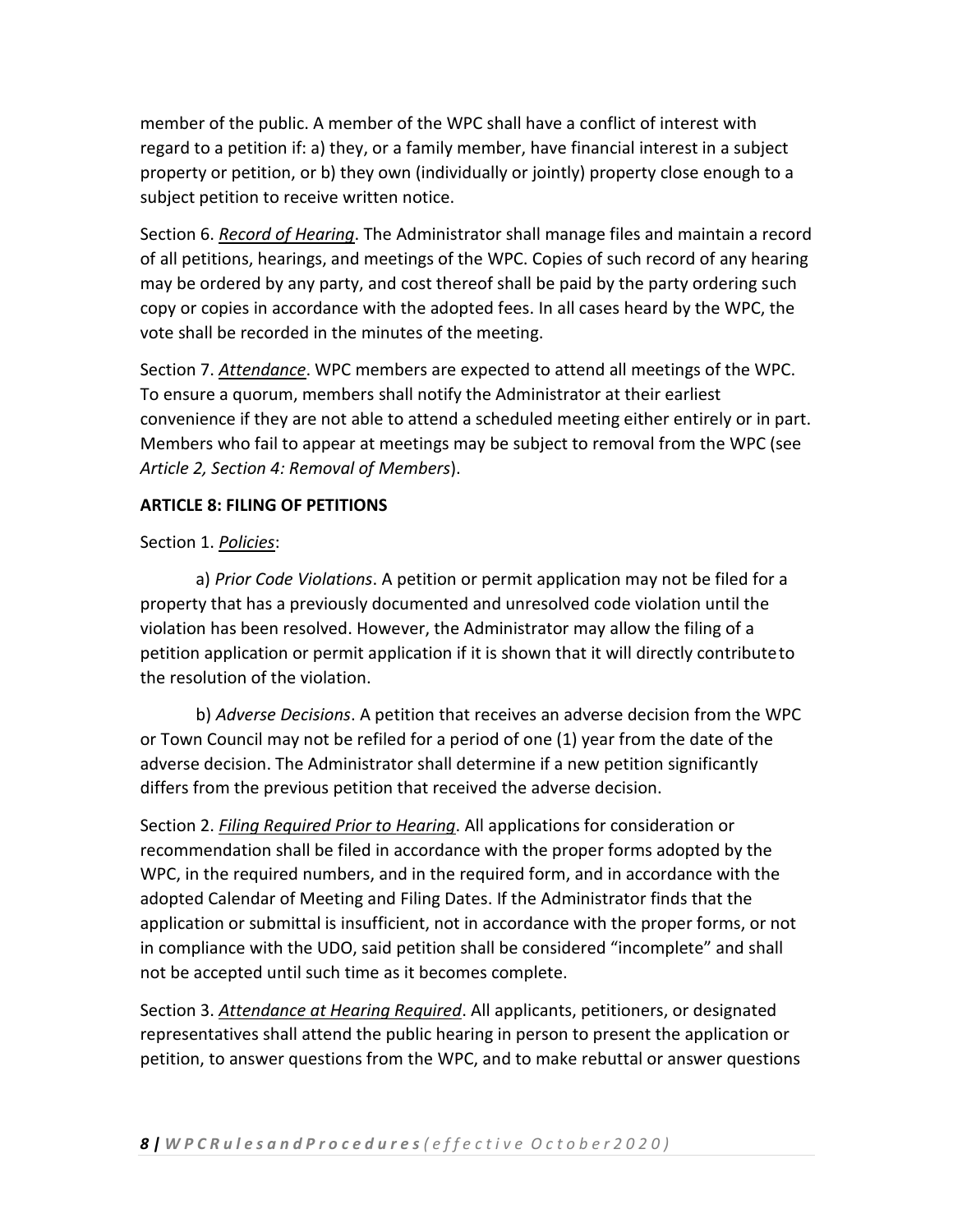to remonstrators. Failure to meet this requirement may result in the dismissal of the petition.

Section 4. *Filing on WPC Forms*. Any communication purporting to be an application not on forms furnished by the WPC, or not containing the information called for on said forms, shall be regarded as a mere notice of intention to file and shall be of no force or effect until it is made on and in the form required. All application forms, including the instructions therewith, are hereby declared to be a part of these rules.

Section 5. *Filing Fee*. The petitioner shall pay the appropriate filing fee at the time of filing their petition to cover expenses of processing the petition. The amount of fees shall be in accordance with the fee schedule as adopted by the Town Council.

### **ARTICLE 9: PUBLIC NOTICE**

Section 1. *Notice Requirements*. Notice of petitions or cases to be heard by the WPC shall be given to all interested parties or property owners in the manner described in this Article, or as otherwise directed by the WPC.

Section 2. *Notification by Newspaper*. The petitioner shall publish notice at least ten (10) days prior to the scheduled hearing in the Lebanon Reporter and/or the Current in Zionsville. The Administrator shall advise the petitioner whether publication is necessary in either or both newspapers. Proof of publication affidavit from the publisher shall be placed in the file at least three (3) days prior to the hearing. The cost of publication shall be borne by the applicant.

Section 3. *Notification by Mail*. The petitioner shall provide written notice by mail to all interested parties at least ten (10) days prior to the scheduled hearing on the WPC's prescribed form, by Certificate of Mailing or certified mail. Notice shall be postmarked at least ten (10) days prior to the hearing. Receipts and/or the Certificate of Mailing shall be submitted at least three (3) days prior to the hearing. However, no notice by mail is required for a petition initiated by the WPC or the Town Council to repeal, amend, or replace all of part of the comprehensive plan or the UDO.

Section 4. *Interested Parties*. For the purpose of written notice by mail, "interested parties" shall be defined as property owners whose parcels are within two (2) parcels deep, in any direction, from the property that is the subject of the petition, except that a property owner whose entire parcel is more than six hundred (600) feet from the subject property shall not be considered an interested party. Additionally, written notice shall be sent to owners of the properties that are the subject of the petition, unless the owners are the petitioner or have granted written consent for the petitioner in the WPC's prescribed form.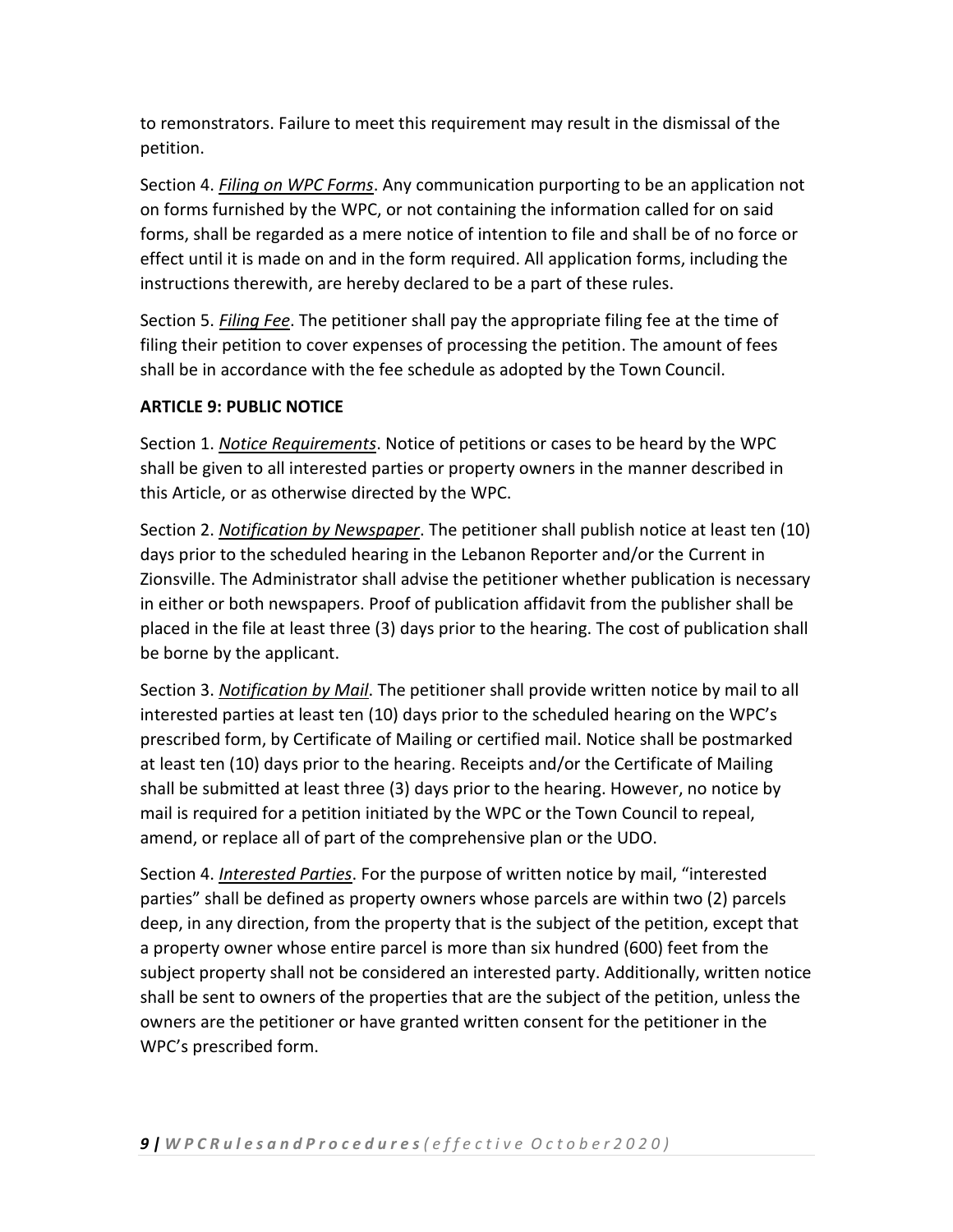Section 5. *Notification by Sign*. If the petition or case to be heard by the WPC involves the rezoning of any property or the review of a concept plan or development plan, the petitioner shall also provide notice to the general public by placing a sign approved by the Administrator on each property that is the subject of the petition. The sign shall be placed no less than fourteen (14) days prior to the hearing and removed no more than three (3) days after.

# **ARTICLE 10: AGENDAS**

Section 1. *Docketing of Cases*. Each case shall be filed in proper form, with the required date, numbered serially, and placed on the docket by the Administrator. The Administrator shall be responsible for the preparation and distribution of an agenda for each meeting of the WPC. Agendas shall be distributed prior to each meeting to the WPC members, legal counsel, and the media. Other interested or affected parties may request agendas.

Section 2. *Order of Hearing Cases*. On the date set for hearing, cases shall come before the WPC either in the regular order of their consecutive numbers, or grouped by similar petitions, as determined by the Administrator in setting the meeting agenda. However, cases re-docketed or continued from a previous meeting shall be heard as Old Business, before the cases docketed as New Business.

Section 3. *Agenda Limitations*. In preparing the docket for each public hearing of the WPC, the cases scheduled shall be limited to a reasonable number as determined by the Administrator.

# **ARTICLE 11: OFFICERS AND COMMITTEES**

Section 1. *President.* A President shall be elected at the first regular meeting of the WPC in each calendar year. The President shall preside at all WPC meetings. Meetings shall be held at the call of the President or at other times which the WPC deems necessary.

Section 2. *Vice President*. A Vice President shall be elected in the manner prescribed for the President and shall have the authority to act as President during the absence or disability of the duly elected President.

Section 3. *Secretary*. The Administrator shall designate a person to serve as the Secretary of the WPC. The Secretary shall maintain responsibility, with the Administrator, for all records and correspondence for the WPC. They shall cause minutes of the WPC meeting to be maintained in permanent volume, notice to be served of all public hearings and notification to be served to all members of all meetings. The Secretary, subject to the direction of the President and the supervision of the Administrator, shall record all important facts pertaining to each meeting and hearing, all petitions and resolutions acted upon by the WPC, and all votes of members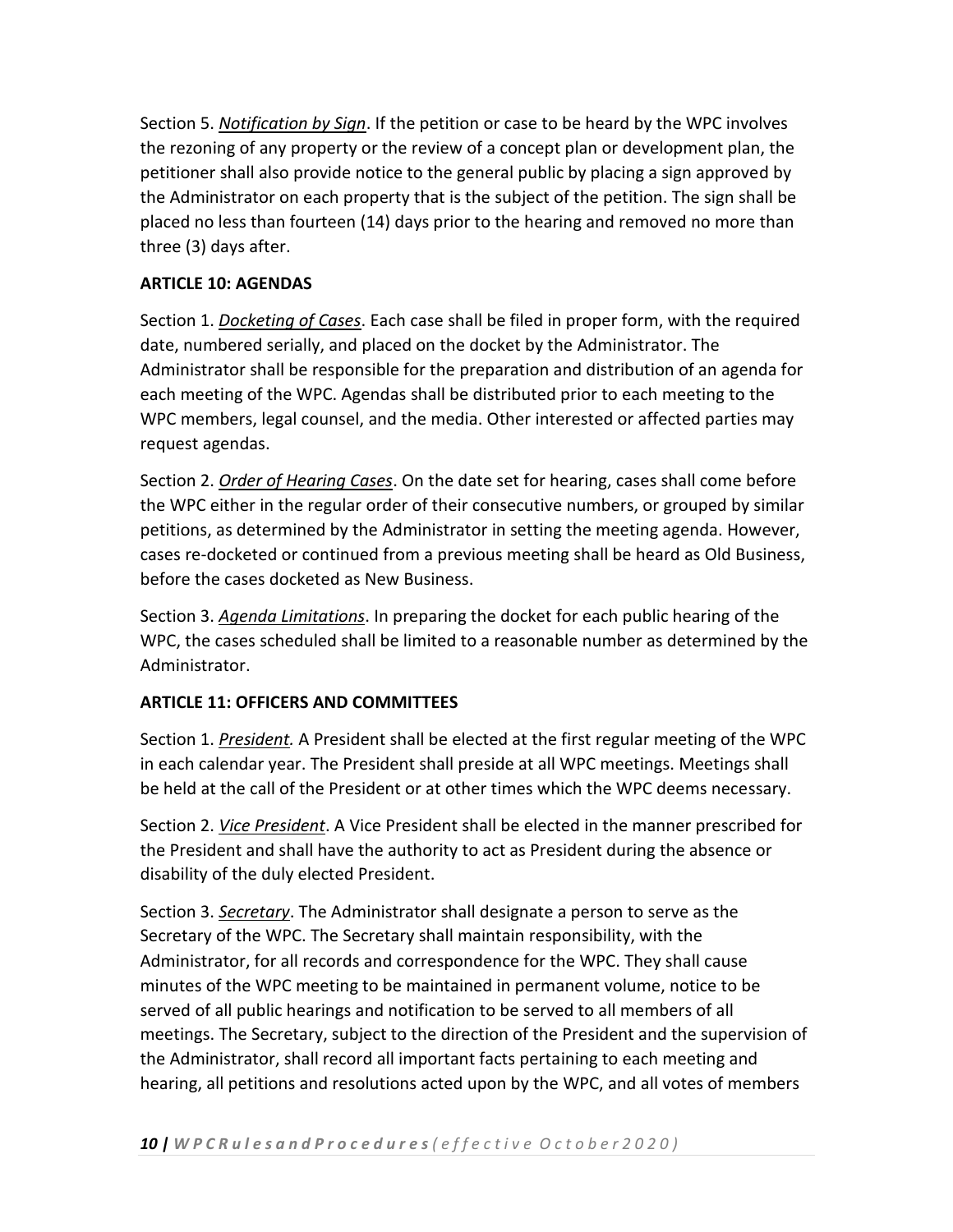of the WPC upon the final determination of any questions, indicating the names of any members absent or otherwise unable to vote.

Section 4. *President Pro Tempore*. In the absence of both the President and Vice President, a temporary presiding officer shall be selected from the members present at the meeting.

Section 5. *Court Reporter*. A court reporter may be used for keeping and transcribing minutes of regular or special meetings of the WPC.

Section 6. *Points of Order*. The President shall decide all points of order of procedure in accordance with these rules, unless otherwise directed by a majority of the quorum present.

Section 7. *Executive Committee*. Pursuant to IC 36-7-4-408, the WPC hereby establishes an executive committee having three (3) members. Subject to the necessity of a twothirds (2/3) majority vote of the entire membership of the WPC to confirm their membership, the President, the Vice President, and at-large member elected by the WPC shall comprise the executive committee. The President shall chair the executive committee, which shall meet from time to time on the call of the President. A majority of the executive committee may act in the name of the WPC; but if there are any dissenting votes, a person voting in the minority may appeal the decision of the executive committee to the WPC.

Section 8. *Study Committees*. Pursuant to IC 36-7-4-402, the WPC may establish study committees, composed of members of the WPC and/or members of the Town Council, to review proposals as specified by the WPC which may require further study before the entire membership of the WPC takes final action. The President of the WPC shall appoint the chairperson and members of any study committee. A study committee shall review each proposal referred to it in detail and then report back to the WPC its recommendations, if any, regarding the proposal. However, if a study committee fails to forward a recommendation on a proposal to the WPC within four (4) months, the WPC may, upon motion of any WPC member, remove the matter from the study committee and take final action on the proposal without receiving any recommendation from the committee, all in accordance with the Indiana Code, the UDO, and these rules.

# **ARTICLE 12: OPEN DOOR LAW REQUIREMENTS**

Section 1. *Compliance with Law*. The WPC shall comply with IC 5-14-1.5, the Open Door Law, with respect to the use of agendas and requirements for "meetings".

Section 2. *Definitions*. For purposes of this Article, words and phrases that appear in quotation marks have the meanings set forth in IC 5-14-1.5-2. Except as permitted in IC 5-14-1.5-6.1 (relating to "executive sessions"), all "meetings" of the WPC must be open to the public as required by the Open Door Law.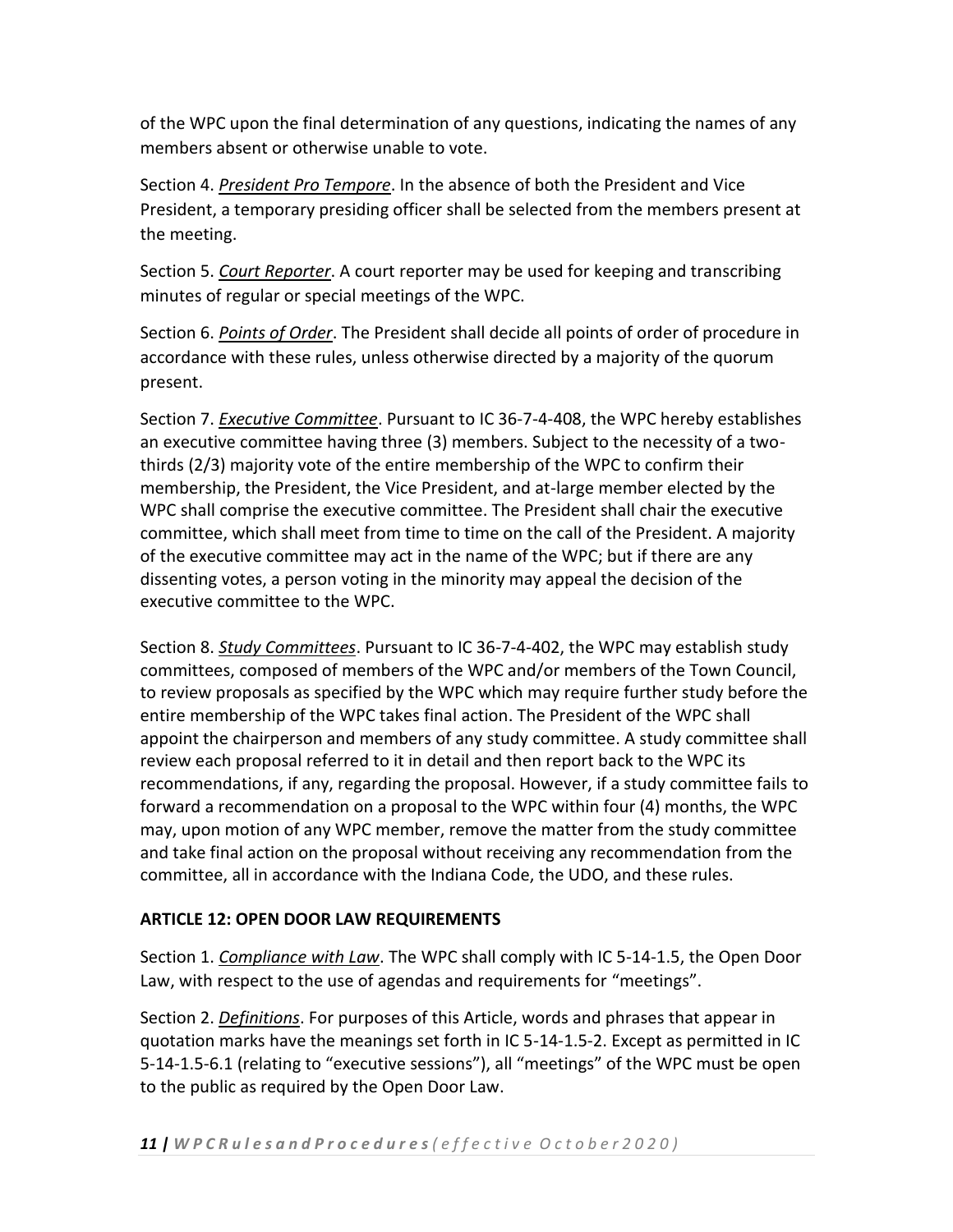Section 3. *Serial Meeting Prohibition.* Pursuant to IC 5-14-1.5-3.1, WPC members are prohibited from participating in any series of gatherings which meets all of the following criteria:

- a) When one of the gatherings is attended by three (3) WPC members and the other gatherings include two (2) or three (3) WPC members;
- b) When the sum of the number of different WPC members attending any of the gatherings equals four (4) or more;
- c) When all the gatherings concern the same subject matter and are held within a period of seven (7) consecutive days; and
- d) When the gatherings are held to take "official action" on "public business".

Section 4. *Attendance at Gatherings*. For purposes of this Article, a WPC member attends a gathering if the member is present at the gathering in person or if the member participates in the gathering by telephone, computer, videoconferencing, or any other electronic means of communication, excluding electronic mail. However, a gathering under this Article does not include:

- a) a social or chance gathering not intended by any member to avoidthe requirements of the Open Door Law;
- b) an onsite inspection of any project or program, or any facilities of applicants for incentives or assistance from the WPC;
- c) traveling to and attending meetings of organizations devoted tothe betterment of government;
- d) a "caucus";
- e) a gathering to discuss an industrial or a commercial prospect that doesnot include a conclusion as to recommendations, policy, decisions, or "final action" on the terms of a request or an offer of public financial resources;
- f) an orientation of WPC members on their role and responsibilities as public officials, but not for any other "official action";
- g) a gathering for the sole purpose of administering an oath of office toan individual; or
- h) a gathering that includes only two (2) or three (3) WPC members which is intended solely for those members to receive information and deliberate on whether a member or members may be inclined to support another member's proposal or any other matter that may be heard or considered by the WPC and at which no other "official action" will occur.

Section 5. *Electronic Communications*. A WPC member who is not physically present at a "meeting" of the WPC may communicate with other WPC members during the "meeting" by telephone, computer, videoconferencing, or any other electronic means of communication, including electronic mail. However, such a member may not participate in "final action" taken at the "meeting", and may not be considered to be present at the "meeting" for quorum purposes.